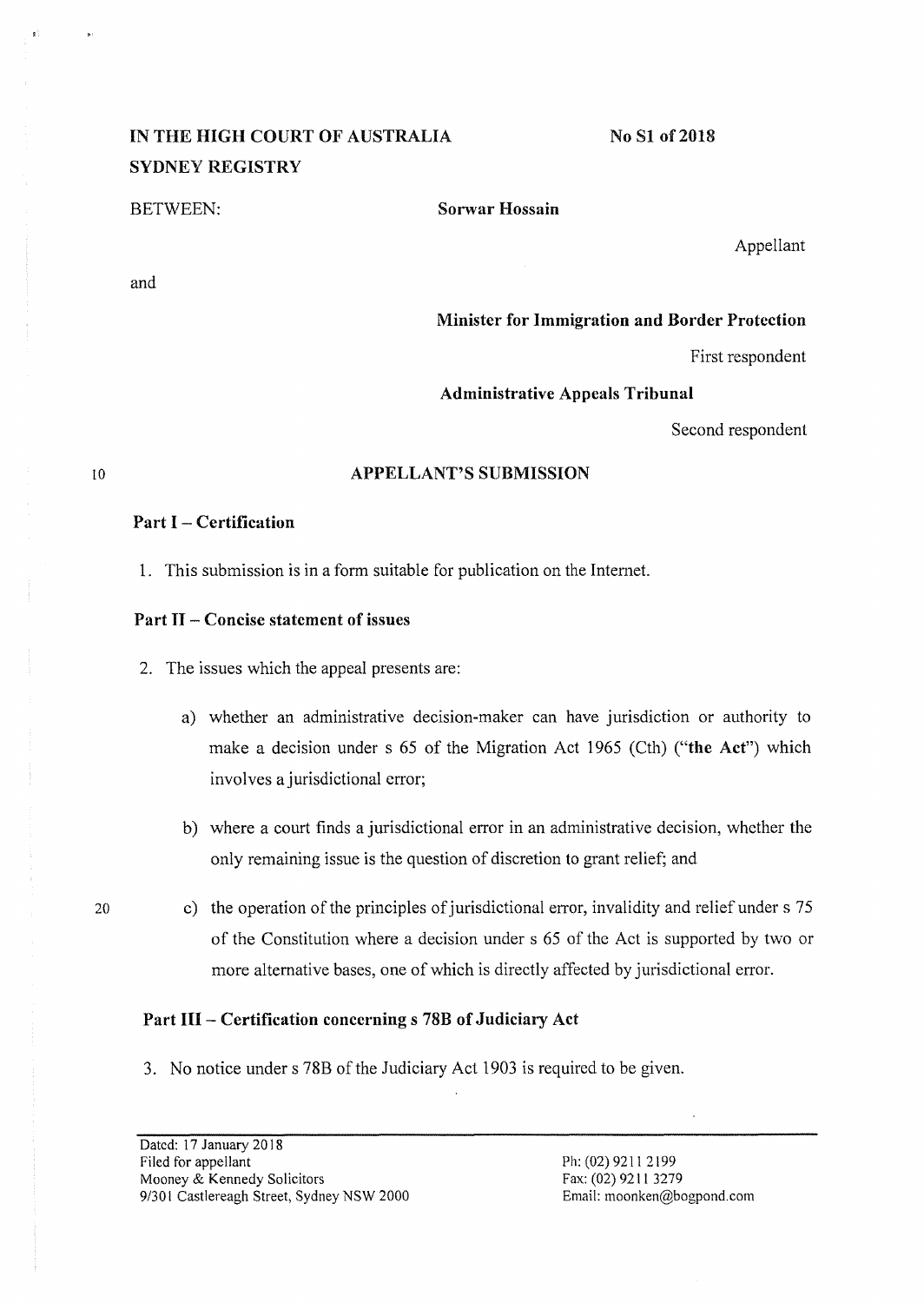#### **Part IV - Citation of judgments below**

- 4. The appeal to the High Court is from a judgment of the Full Court of the Federal Court in Minister for Immigration v Hossain [2017] FCAFC 82.
- 5. The appeal to the Full Court of the Federal Court was from a judgment of the Federal Circuit Court in Hossain v Minister for Immigration [2016] FCCA 1729.

# **Part V- Narrative statement of relevant facts**

- 6. In May 2003 the appellant, a national of Bangladesh, arrived in Australia on a student visa which ceased on 7 November 2005: AB\*\*. This was the last day the appellant held a substantive visa.
- 10 7. In August 2013 the appellant commenced a de facto relationship with an Australian citizen: AB\*\*.
	- 8. In May 2015 the appellant applied under s 45 of the Act for a Partner (Temporary) (Class UK) visa on the basis of his relationship with the sponsor: AB  $**$ . The criteria for the visa, prescribed by s 31(3) of the Act and reg 2.03 of the Migration Regulations 1994 (Cth) **("the Regulations"),** were contained in Part 820 of Schedule 2 of the Regulations. Among the criteria:
		- a) One criterion (clause 820.211) for the visa involved the question of whether "'the applicant satisfies Schedule 3 criteria 3001, 3003 and 3004, unless the Minister is satisfied that there are compelling reasons for not applying those criteria": sec clause 820.211(2)(d)(ii). Criterion 3001 provided:

"The application is validly made within 28 days after the relevant day ... "

b) Another criterion (clause 820.223) for the visa provided in part that the applicant "satisfies public interest criteria ... 4004 ...". Public Interest Criterion 4004 provided:

"The applicant does not have outstanding debts to the Commonwealth unless the Minister is satisfied that appropriate arrangements have been made for payment."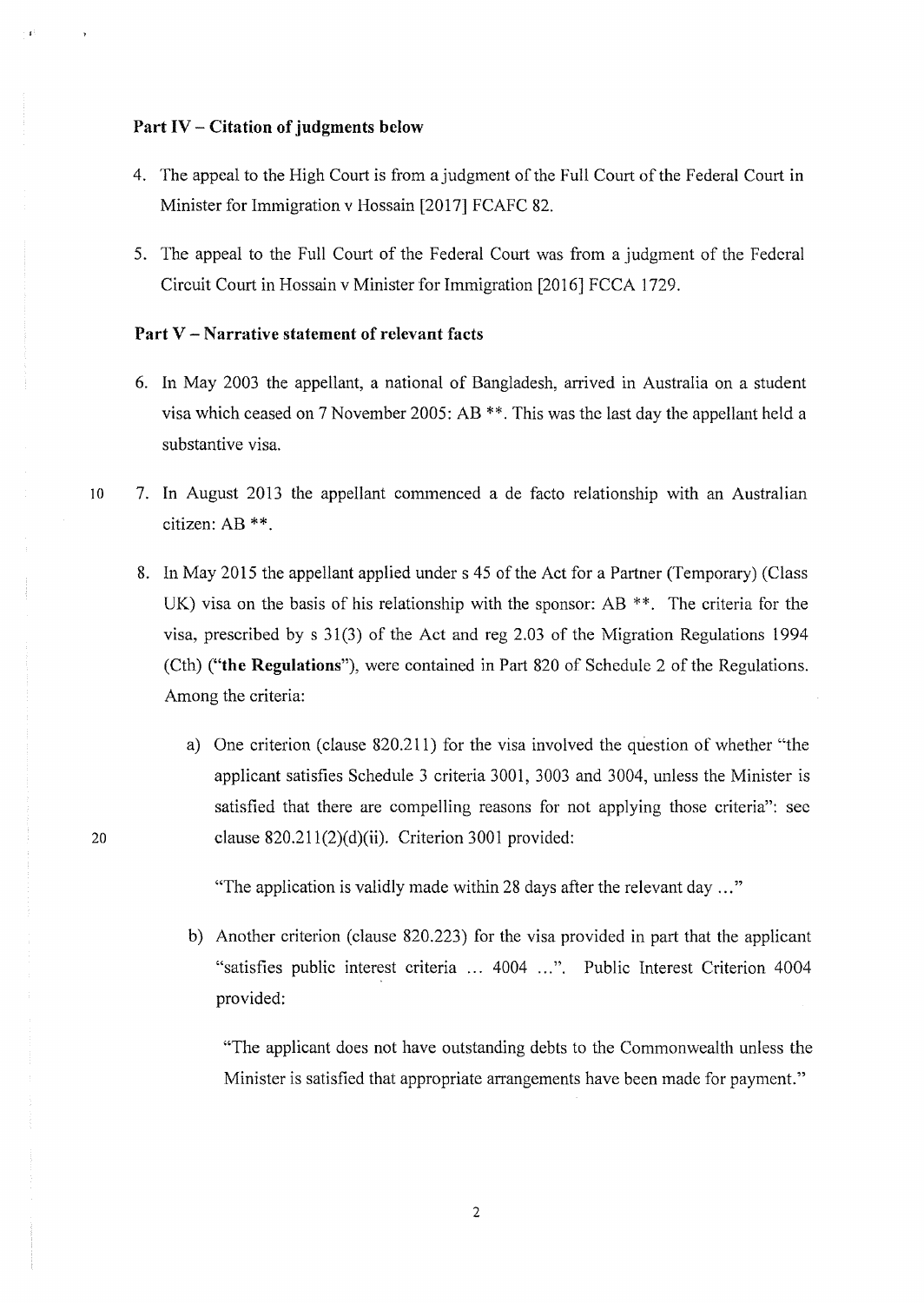- 9. In December 2015 a delegate of the first respondent ("the Minister"), appointed and empowered pursuant to s 496 of the Act, made a decision under s 65 of the Act refusing to grant the visa: AB \*\*.
- 10. In January 2016 the appellant applied to the second respondent **("the Tribunal")** under s 347 of the Act for review of the delegate's decision:  $AB **$ . Pursuant to s 349(1) of the Act, the Tribunal "may ... exercise all the powers and discretions that are conferred by this Act" on the primary decision-maker. On 16 February 2016 the appellant and sponsor appeared at a hearing before the Tribunal: AB \*\*. On 25 February 2016 the Tribunal made a decision affirming the delegate's decision not to grant the visa and, pursuant to s 10 368 of the Act, prepared a written statement which set out its decision and reasons for decision: AB \*\*.
	- 11. The Tribunal, in its statement of reasons, made findings concerning the two criteria in paragraph 8(a) and (b) above as follows:.
		- a) Clause 820.211: The Tribunal found at [13] that the appellant did not satisfy criterion 3001: AB\*\*. In considering whether there were compelling reasons for not applying the Schedule 3 criteria, the Tribunal stated at [16] that "the question of whether there arc compelling reasons for not applying the Schedule 3 criteria must be considered in relation to circumstances existing at the time of application": AB  $**$ . The Tribunal then found at [37] that it "is not satisfied there are compelling reasons for not applying the Schedule 3 criteria" and "accordingly, the applicant does not meet clause  $820.211(2)(d)(ii)$ ": AB \*\*.
		- b) Clause 820.223: The Tribunal found at [39] that "the applicant does not meet PIC 4004 for the purpose of clause 820.223": AB\*\*. As explained by the Tribunal at [39], the appellant had an outstanding debt to the Commonwealth at the time of the Tribunal's decision, and the Tribunal was not satisfied that appropriate arrangements had been made for repayment of the debt.
	- 12. In March 2016 the appellant applied to the Federal Circuit Court under s 476 of the Act: for relief in relation to the Tribunal's decision: AB \*\*.
	- 13. In May 2016 the appellant paid the outstanding debt to the Commonwealth: AB\*\*.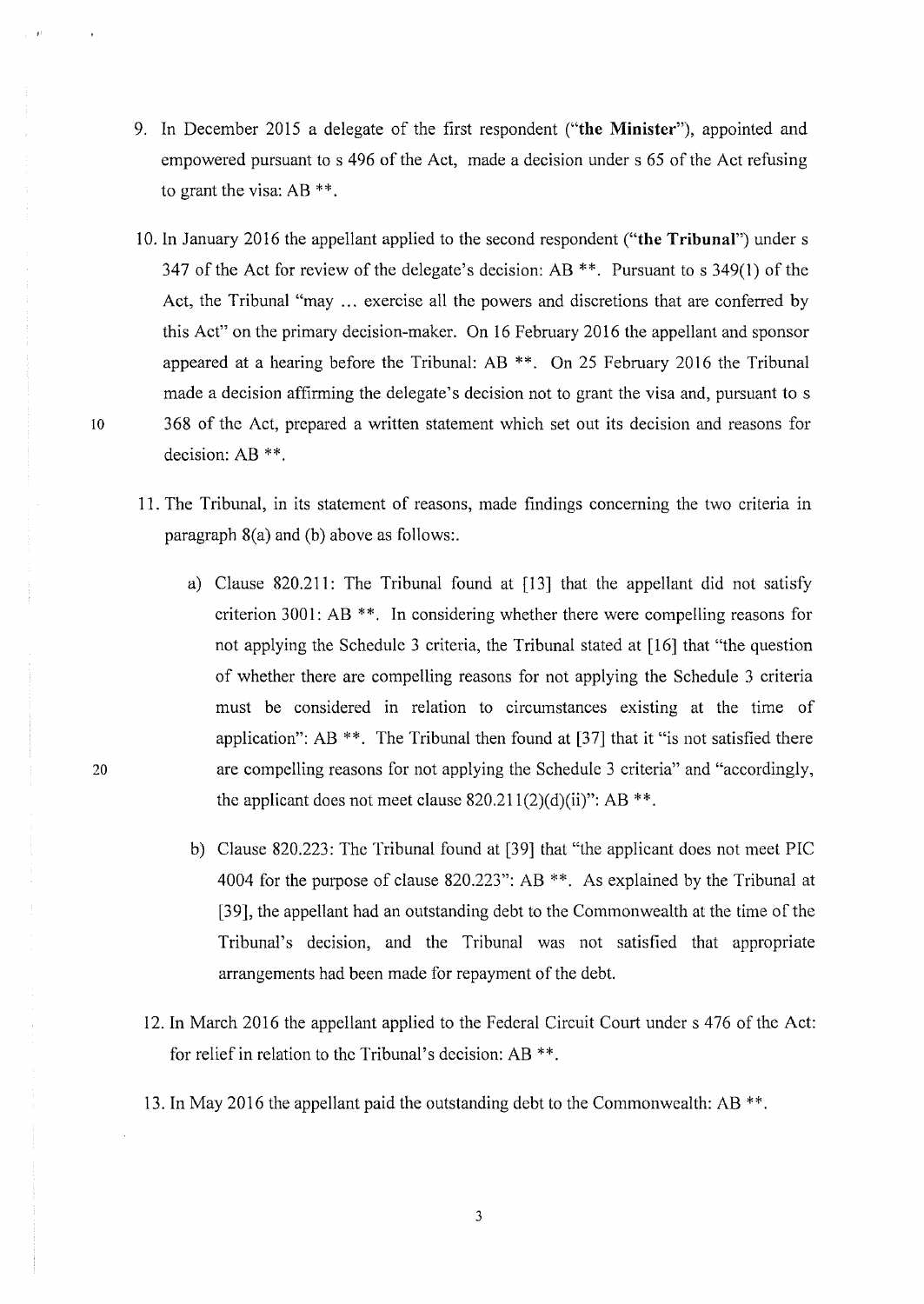- 14. On 11 July 2016 there was a hearing of the appellant's application to the Federal Circuit Court: AB  $**$ . At the hearing, in relation to the two criteria in paragraph  $8(a)$  and (b) above:
	- a) Clause 820.211: The Minister conceded that the Tribunal erred in its finding that the appellant did not satisfy the criterion in clause 820.211. The concession, recorded in the decision of the Full Court of the Federal Court at [49] (AB\*\*), was in the following terms:

"The Minister concedes that the tribunal fell into error for the reasons identified in Waensila ... in construing clause  $820.211(2)(d)(ii)$  as confining the decision-maker's satisfaction of whether there are compelling reasons for not applying schedule 3 criteria to circumstances which only exist at the time of application."

- b) Clause 820.223: The appellant conceded that there was no jurisdictional error in respect of the Tribunal's finding that the appellant did not satisfy the criterion in clause 820.223.
- 15. On 11 July 2016 the primary judge in the Federal Circuit Court gave an ex tempore judgment. His Honour found at [22] that the Tribunal's error in the course of finding that the appellant did not satisfy the criterion in clause 820.211 was a jurisdictional error: AB \*\*. His Honour then turned to the question of whether to grant relief. His Honour approached the question as one of discretion and utility. His Honour, after referring to 20 the evidence before him that the appellant had repaid his debt to the Commonwealth, considered it appropriate to grant relief: at  $[23]-[29]$  (AB \*\*). His Honour made orders issuing a writ of certiorari to quash the decision of the Tribunal and remitting the matter to the Tribunal to be determined according to law: AB \*\*.
- 16. On 28 July 2016 the Minister filed a notice of appeal in the Federal Court: AB\*\*. The single ground of appeal was that the Federal Circuit Court erred in finding that the Tribunal's error went to its jurisdiction. In the event that the primary judge had a discretion to grant relief, the Minister did not challenge the judge's exercise of that discretion. As recorded in the decision of the Full Court at  $[55]$  and  $[100]$ , the Minister "accepted on the appeal that if the Federal Circuit Court was correct to approach the 30 matter in terms of discretion and utility, there was no appealable error in the way it had done so" and "as the Minister accepted, the Federal Circuit Court's discretion did not miscarry": AB \*\*.

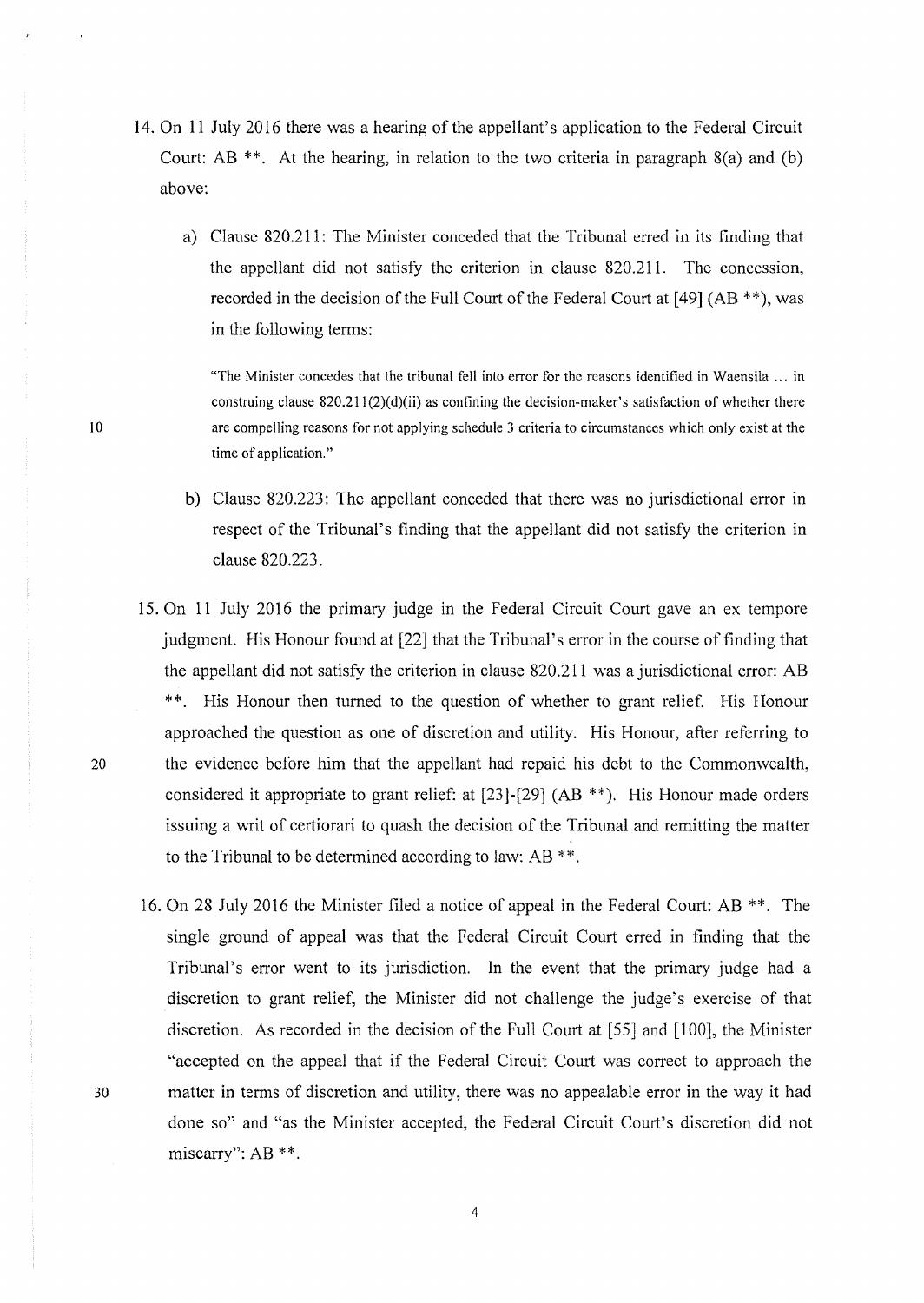- 17. On 18 November 2016 there was a hearing of the appeal before the Full Court of the Federal Court.
- 18. On 25 May 2017 the Full Court issued a judgment: AB\*\*. Flick and Farrell JJ, in the majority **("the Majority"),** allowed the appeal. Mortimer J, dissenting, dismissed the appeal.
- 19. On 22 June 2017 the appellant applied to the High Court for special leave to appeal: AB \*\*. On 13 December 2017 the High Court granted special leave to appeal.

#### **Part VI - Argument**

# *Section 65 of Migration Act, jurisdictional fact and jurisdictional error*

10 20. As stated in *Minister for Immigration and Multicultural and Indigenous Affairs* v SGLB (2004) 207 ALR 12 **(SGLB)** at [37] (Gummow and Hayne JJ):

> "... s 65 of the Act provides that the minister is to grant a visa sought by valid application "if satisfied" of various matters. These include that any criteria for the visa prescribed by the Act are satisfied: s 65(l)(a)(ii). Section 65 imposes upon the minister an obligation to grant or refuse to grant a visa, rather than a power to be exercised as a discretion. The satisfaction of the minister is a condition precedent to the discharge of the obligation to grant or refuse to grant the visa, and is a "jurisdictional fact" or criterion upon which the exercise of that authority is conditioned.<sup>1</sup>

- 21. Further, where the Minister, in a decision under s 65 of the Act, makes findings concerning more than one criterion for the visa, in respect of each criterion, the decision-20 maker's finding as to whether or not the criterion has been satisfied is a jurisdictional fact. The same analysis applies to the Tribunal when exercising its function of review under s  $348$  of the Act.<sup>2</sup>
	- 22. The concepts of jurisdictional fact and jurisdictional error are related: *Kirk v Industrial Relations Commission* (2010) 239 CLR 531 **(Kirk)** at [64]; *Minister for Immigration and Citizenship v SZMDS* (2010) 240 CLR 611 **(SZMDS)** at [24] and [120]. Where a decision-maker makes an error of a particular type in the course of making a finding concerning a jurisdictional fact, the error will be a 'jurisdictional error'. In *Craig v South*

<sup>&</sup>lt;sup>1</sup> See also *Plaintiff S297/2013 v Minister for Immigration and Border Protection (2014) 255 CLR 179 at [34]; Minister for Immigration and Citizenship v SZMDS* (2010) 240 CLR 611 (SZMDS) at [1] and [20] (Gummow ACJ and Kiefel J) and [102] (Crennan and Bell JJ).

<sup>&</sup>lt;sup>2</sup> See for example  $SGLB$  at [37];  $SZMDS$  at [3] and [29]; [101].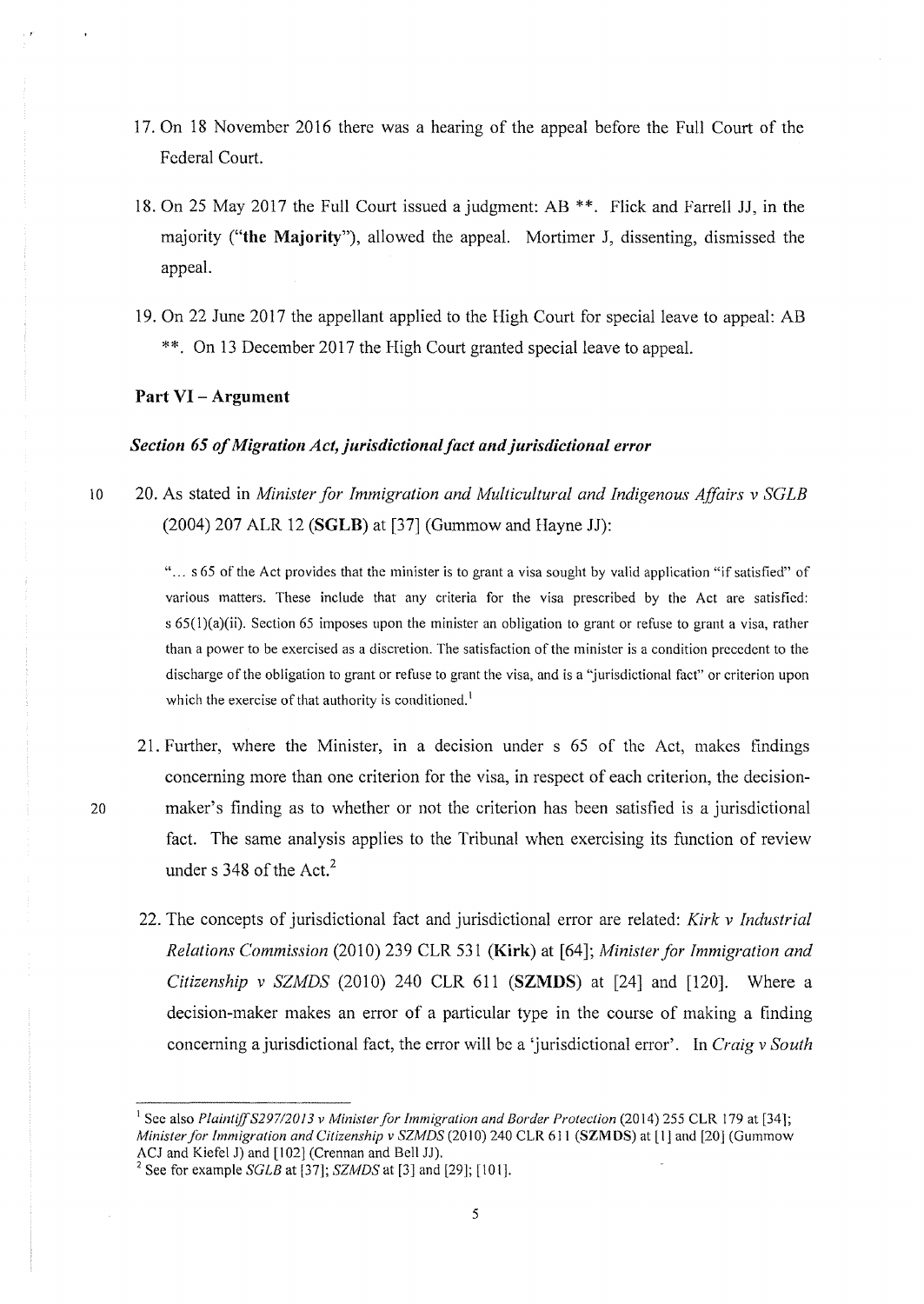*Australia* ( 1995) 184 CLR 163 **(Craig)** at 179 the High Court explained the types of error in the following manner **("the Craig Approach"):** 

At least in the absence of a contrary intent in the statute or other instrument which established it, an administrative tribunal lacks authority either to authoritatively determine questions of law or to make an order or decision otherwise than in accordance with the law ... If such an administrative tribunal falls into an error of law which causes it to identify a wrong issue, to ask itself a wrong question, to ignore relevant material, to rely on irrelevant material or, at least in some circumstances, to make an erroneous finding or to reach a mistaken conclusion, and the tribunal's exercise or purported exercise of power is thereby affected, it exceeds its authority or powers. Such an error of law is jurisdictional error which will invalidate any order or decision of the tribunal which reflects it.

- 23. In *Minister for Immigration and Multicultural Affairs v Yusuf* (2001) 206 CLR 323 **(Yusuf)** at [82] the High Court applied the Craig Approach in considering a decision of a tribunal made under the Act. In *Kirk* at [67] the High Court again referred to the Craig Approach with approval.
- 24. Thus, if an administrative decision-maker, in the course of making a finding concerning a jurisdictional fact, makes an error of the type explained in the Craig Approach, the error is a jurisdictional error.
- 25. Not dissimilarly, in *SZMDS* at [120] Crennan and Bell JJ stated:
	- "An erroneously determined jurisdictional fact may give rise to jurisdictional error. The decision maker might, for example, have asked the wrong question or may have mistaken or exceeded the statutory specification or prescription in relation to the relevant jurisdictional fact. Equally, entertaining a matter in the absence of a jurisdictional fact will constitute jurisdictional error."

# *Jurisdictional error, invalidity and statutory context*

26. The Craig Approach concludes with the proposition that "[s]uch an error of law is jurisdictional error which will invalidate any order or decision of the tribunal which reflects it". This proposition was developed in *Minister for Immigration and Multicultural Affairs v Bhardwaj* (2002) 209 CLR 597 **(Bhardwaj)** at [51J (and [53]) where Gaudron and Gummow JJ stated (McHugh J agreeing at [63]):

30

20

There is, in our view, no reason in principle why the general law should treat administrative decisions involving jurisdictional error as binding or having legal effect unless and until set aside. A decision that involves jurisdictional error is a decision that lacks legal foundation and is properly regarded, in law, as no decision at all.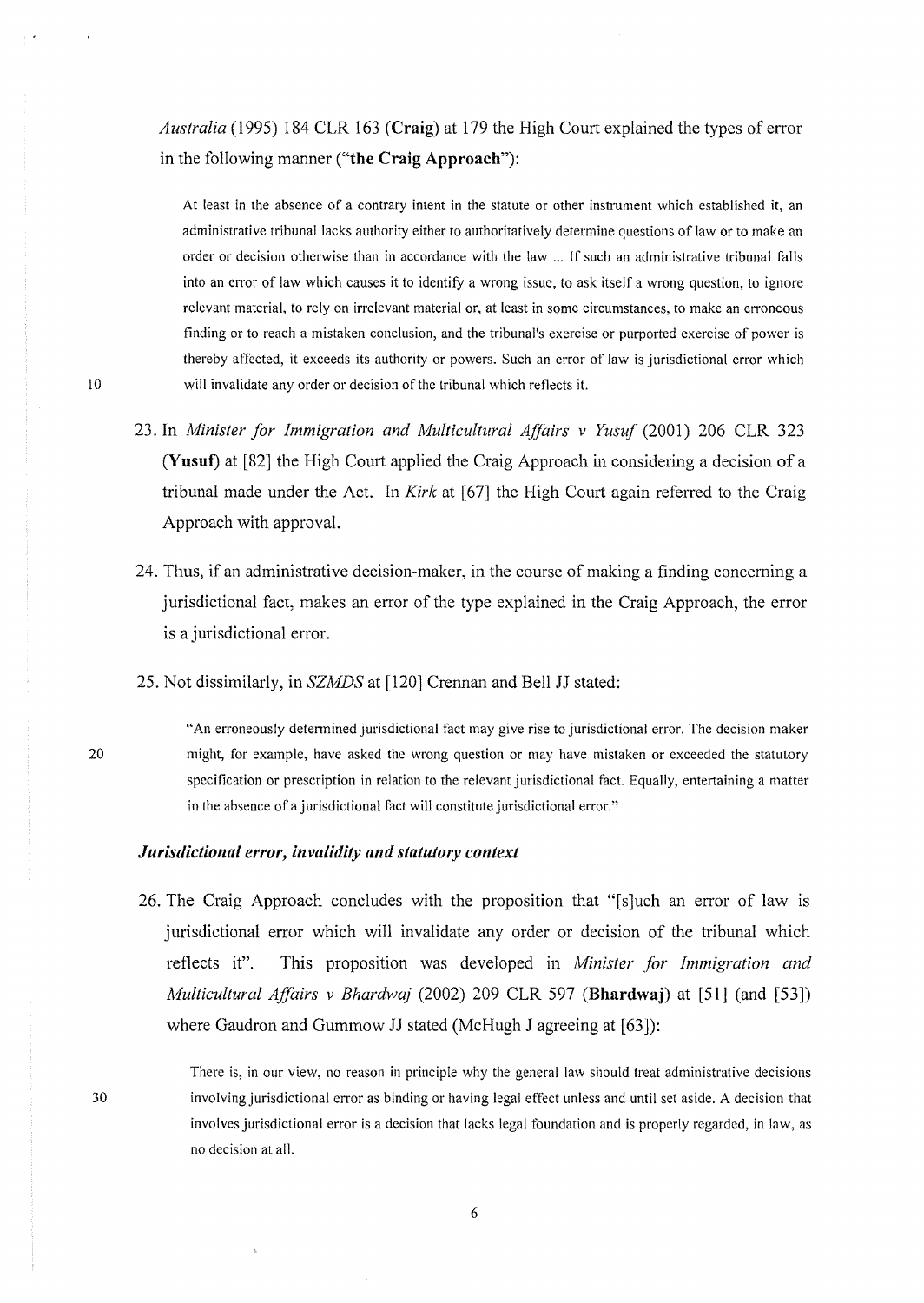- 27. The proposition that a decision that involves jurisdictional error is regarded in law as no decision at all was repeated in *Plaintiff 8157/2002 v Commonwealth of Australia* (2003) 211 CLR 476 (Plaintiff S157/2002) at [76] ("This Court has clearly held that an administrative decision which involves jurisdictional error is regarded in law as no decision at all"), and by the Full Court in the related context of a decision affected by fraud in *SZFDE v Minister for Immigration and Citizenship* (2007) 232 CLR 189 (SZFDE) at  $[51]$ <sup>3</sup>
- 28. Whether or not a particular error by an administrative decision-maker is a jurisdictional error or invalidates the decision depends in part upon the statutory context. Thus, the <sup>10</sup>Craig Approach commences with the phrase "At least in the absence of a contrary intent in the statute ...". This point has been made in various ways in other contexts in judicial review of administrative decisions made under the Act, such as *Bhardwaj* at [47] ("Parliament may give an administrative decision whatever force it wants" but "legislative provisions should not be construed as giving rise to an implication which gives an administrative decision greater force or effect than it would otherwise have unless that implication is strictly necessary") and [54]-[60]; *Plaintiff S157/2002* at [77] ("it may be necessary to engage in the reconciliation process earlier discussed to ascertain whether the failure to observe some procedural or other requirement of the Act constitutes an error which has resulted in a failure to exercise jurisdiction or in the decision-maker 20 exceeding its jurisdiction"), *Minister for Immigration and Citizenship v SZJZO* (2009) 238 CLR 627 (SZIZO) at [26], [32] and [35] ("whether there is to be discerned from the legislative scheme an intention to invalidate in consequence of non-compliance with any of the obligations dealing with the manner of giving and receiving review documents"), *SAAP v Minister for Immigration and Multicultural and Indigenous Affairs* (2005) 228 CLR 254 (SAAP) at [205]-[208] per Hayne J, and *Ma v Minister for Immigration and Citizenship* [2007] FCAFC 69 (Ma) at [27] where the Full Court stated:

"The consequences of a decision infected by jurisdictional error will be determined by the Act which empowers the decision ... decisions affected by jurisdictional error can have legal and practical consequences depending on the statutory context."<sup>4</sup>

## 30 *Jurisdictional error and relief*

<sup>&</sup>lt;sup>3</sup> See also *NAIS v Minister for Immigration and Multicultural and Indigenous Affairs* (2005) 228 CLR 470 (NAIS) at [71] per Kirby J.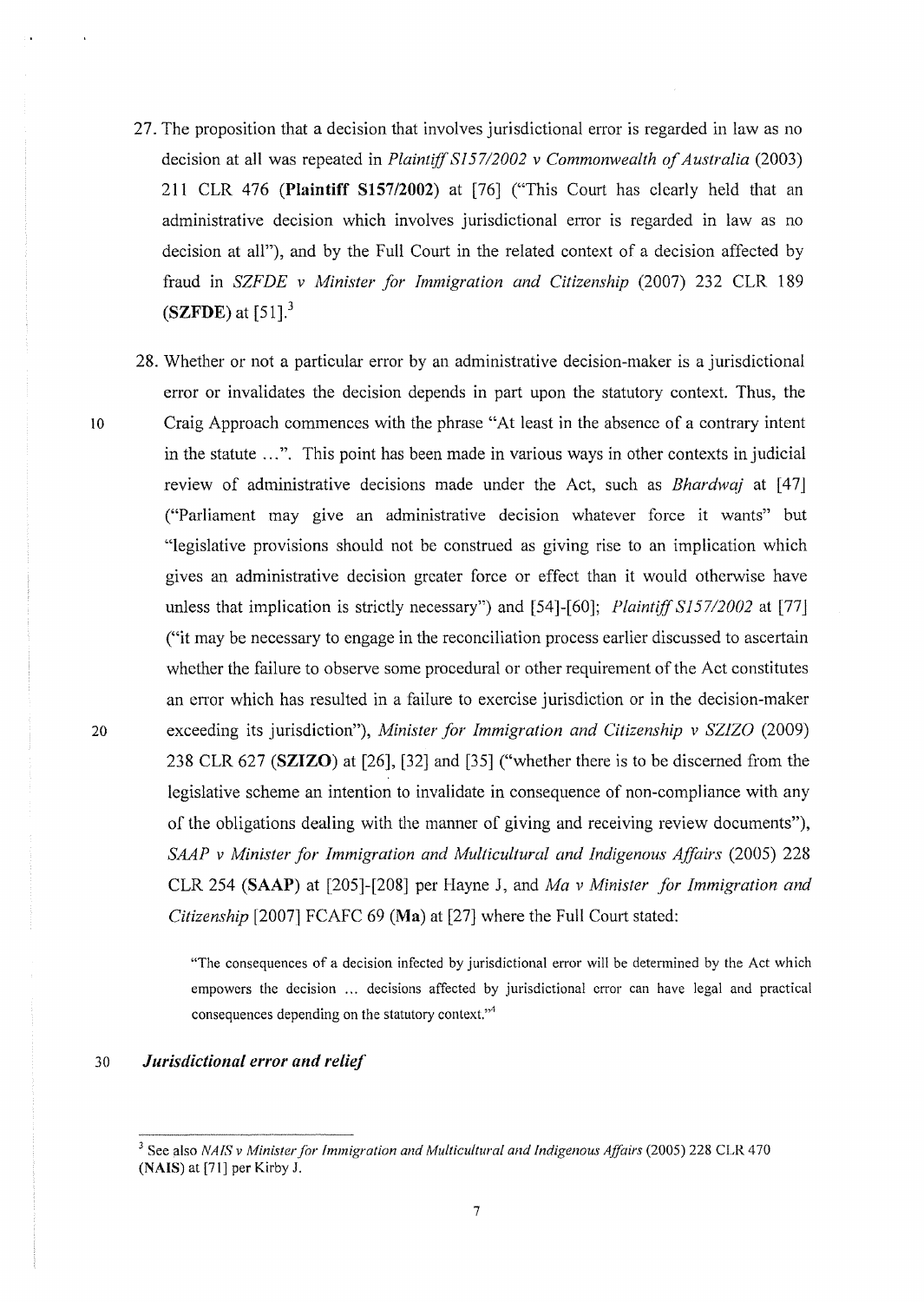29. Where a court finds that an administrative decision involves or contains a jurisdictional error, the traditional approach developed by the High Court is that the court will then consider whether to grant relief by way of a writ under  $\sigma$  75 of the Constitution.<sup>5</sup> The "writ will issue almost as of right, although the court retains its discretion to refuse relief if in all the circumstances that seems the proper course": *Re Refugee Review Tribunal; Ex: parte Aala* (2000) 204 CLR 82 **(Aala)** at [51]-[52] per Gaudron and Gummow JJ (Gleeson CJ agreeing at [5], Hayne J agreeing at [172]). The "discretion ... is not to be exercised lightly against the grant of a final remedy": *Aala* at [55]. The discretion "is to be exercised against the background of the animating principle described by Gaudron J in 10 *Erifield City Corporation v Development Assessment Commission* [(2000) 199 CLR 135 at [56]] *(Aala* at [55]):

> "Those exercising executive and administrative powers are as much subject to the law as those who are or may be affected by the exercise of those powers. It follows that, within the limits of their jurisdiction and consistent with their obligation to act judicially, the courts should provide whatever remedies are available and appropriate to ensure that those possessed of executive and administrative powers exercise them only in accordance with the laws which govern their exercise. The rule of law requires no less."<sup>6</sup>

- 30. Circumstances in which a court may decline to grant relief include where "no useful result could ensue", where "the party has been guilty of unwarrantable delay", where "there has been bad faith on the part of the applicant" and where the applicant "has 20 acquiesced in the invalidity or has waived it": *Aala* at [56] and [57]. <sup>7</sup>
	- 31. One circumstance in which no useful result could ensue is where, in light of a separate or alternative finding by the decision-maker, "the decision-maker was bound by the governing statute to refuse" the application: *SZBYR v Minister for Immigration and Citizenship* (2007) 235 ALR 609 **(SZBYR)** at [29]. In these types of matters, the court may need to consider whether the jurisdictional error "infected" or "affected" the separate or alternative finding *(Minister for Immigration and Border Protection v WZAPN (2015)* 254 CLR 610 **(WZAPN)** at [73]-[79]) or whether the separate or alternative finding was

<sup>·~</sup>See *alsoJadwan Pty Ltd v Secretmy, Department of Health and Aged Care* (2003) 145 FCR l; [2003] FCAFC 288 at [42] and [64]; and *SZKUO v Minister for Immigration and Citizenship* (2009) 145 FCR 1; [2009] FCAFC 167 at [26]-[27].

<sup>&</sup>lt;sup>5</sup> See *Re Refugee Review Tribunal; Ex parte Aala* (2000) 204 CLR 82 at [4]-[5] (Gleeson CJ), [51]-[59] (Gaudron and Gummow JJ),  $[104]$  (McHugh J),  $[131]$  (Kirby J), and  $[172]$  (Hayne J); $SAP$  at  $[79]$ -[84]; NAIS v at [55]; *SZBYR v Minister for Immigration and Citizenship* (2007) 235 ALR 609 at [3] and [27]-[29]; *Minister for Immigration and Border Protection v WZAPN* (2015) 254 CLR 610 at [72]-[78];<br><sup>6</sup> See also *SAAP* at [79]-[84] (McHugh J); [210]-[211] (Hayne J); *NAIS* at [55], [120]-[123]; *Shrestha v Minister* 

*for Immigration and Border Protection* [2017] FCAFC 69 at [12]-[16] (Bromberg J), [41]-[48] (Bromwich J).<br><sup>7</sup> See also *SAAP* at [79]-[84].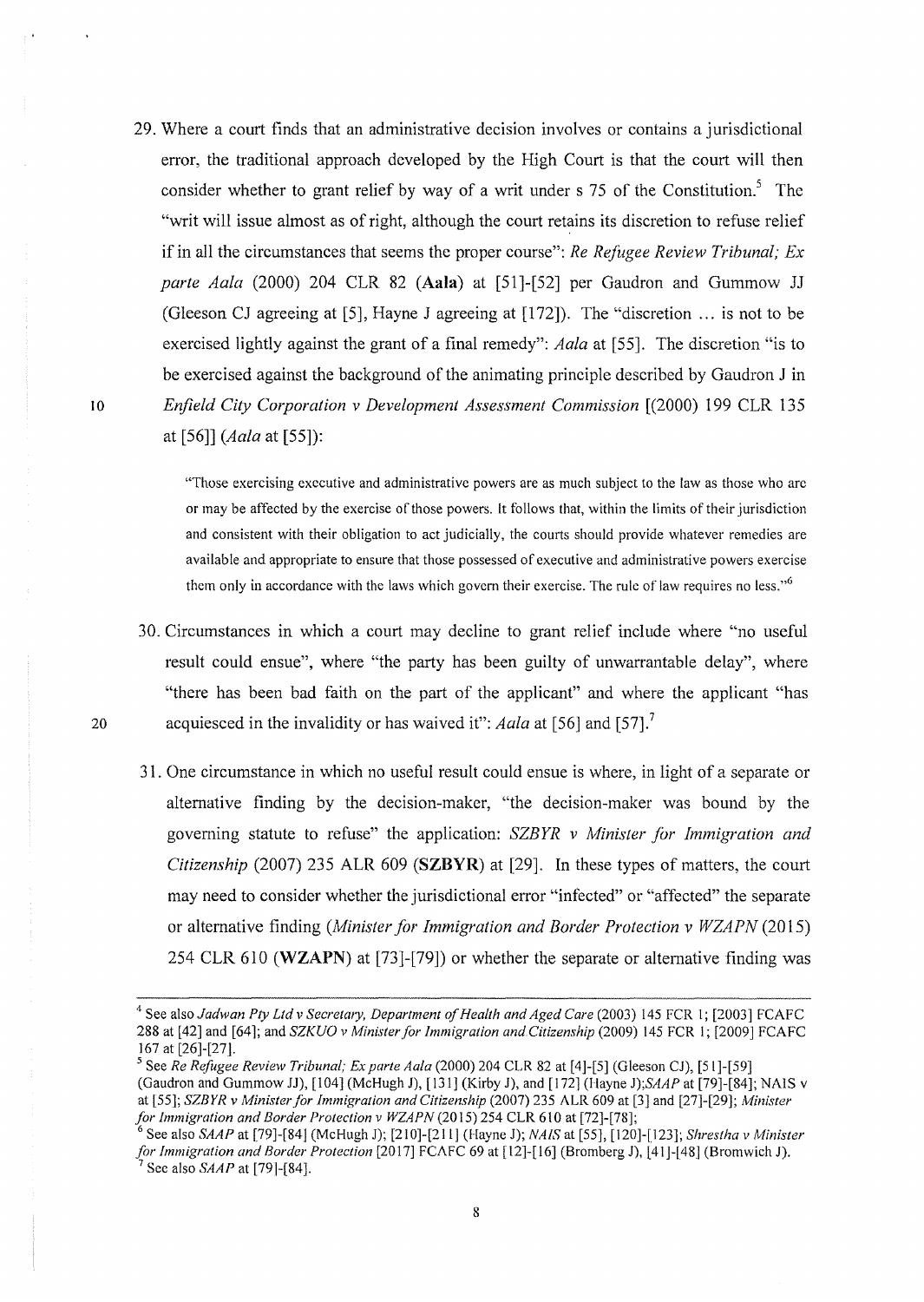"reached quite independently" of the jurisdictional error (SZOOR *v Minister for Immigration and Citizenship* (2012) 202 FCR 1 **(SZOOR)** at [102] and [114])

32. The nature of the jurisdictional error before the High Court in *Aala* was a denial of procedural faimess. However, the relationship between jurisdictional error and relief under s 75 of the Constitution explained in the passages from *Aala* above has been applied by the High Court and Full Federal Court in respect of other types of jurisdictional error: see *SAAP* at [210]-[211] per Hayne J (invalid decision arising from failure to comply with s 424A of Act (Kirby J agreeing at [174]-[176])); *SZBYR* at [3] and [271-[29] (failure to comply with s 424A of Act); *Lu v Minister for Immigration and*  <sup>10</sup>*Multicultural and Indigenous Affairs* (2004) 141 FCR 346 **(Lu)** at [48] and [51] (Minister failed to take into account mandatory consideration); *Lee v Minister for Immigration and Citizenship* (2007) 159 FCR 181 **(Lee)** (Tribunal failed to comply with s 359A of Act); *Gill v Minister for Immigration and Border Protection* [2017] FCAFC 51 at [95]-[100] (Tribunal's findings based on no evidence and factually erroneous); *Shrestha v Minister for Immigration and Border Protection* [2017] FCAFC 69 (Tribunal asked wrong question in applying s 116(l)(a) of Act) at [12]-[16] (Bromberg **J),** [41]-[48] (Bromwich J), [121]-[126] (Charlesworth J)).

#### *Bases of jurisdictional error overlap*

33. As stated or indicated by the High Court in various decisions, the bases of jurisdictional 20 error overlap - sec for example *Yusuf* at [82]-[85]; *Dranichnikov v Minister for Immigration and Multicultural Affairs* (2003) 197 ALR 389 at [24], [25] and [32] (tribunal's error could be characterized as either "a failure to accord natural justice or ... a constructive failure to exercise jurisdiction"); *Minister for Immigration and Multicultural Affairs v Rajamanikkam* (2002) 210 CLR 222 at [25]-[26] and [100] (overlap between rules of procedural faimess, "duty to base a decision on evidence" and "duty to act judicially"); *Applicant NAFF of 2002 v Minister for Immigration and Multicultural and Indigenous Affairs* (2004) 221 CLR 1 at [27], [32] and [43] (overlap between obligation to afford procedural fairness, "failure to comply with the duty imposed by  $s$  414(1) to conduct the review" and "the duty under s 425(1) to hear from the applicant"); *FTZK v*  30 *Minister for Immigration and Border Protection* (2014) 310 ALR 1 **(FTZK)** at [19] ("specific grounds of judicial review may overlap"); *Minister for Immigration and Citizenship v SZIAI* (2009) 259 ALR 429 at (25]. For example, there will be cases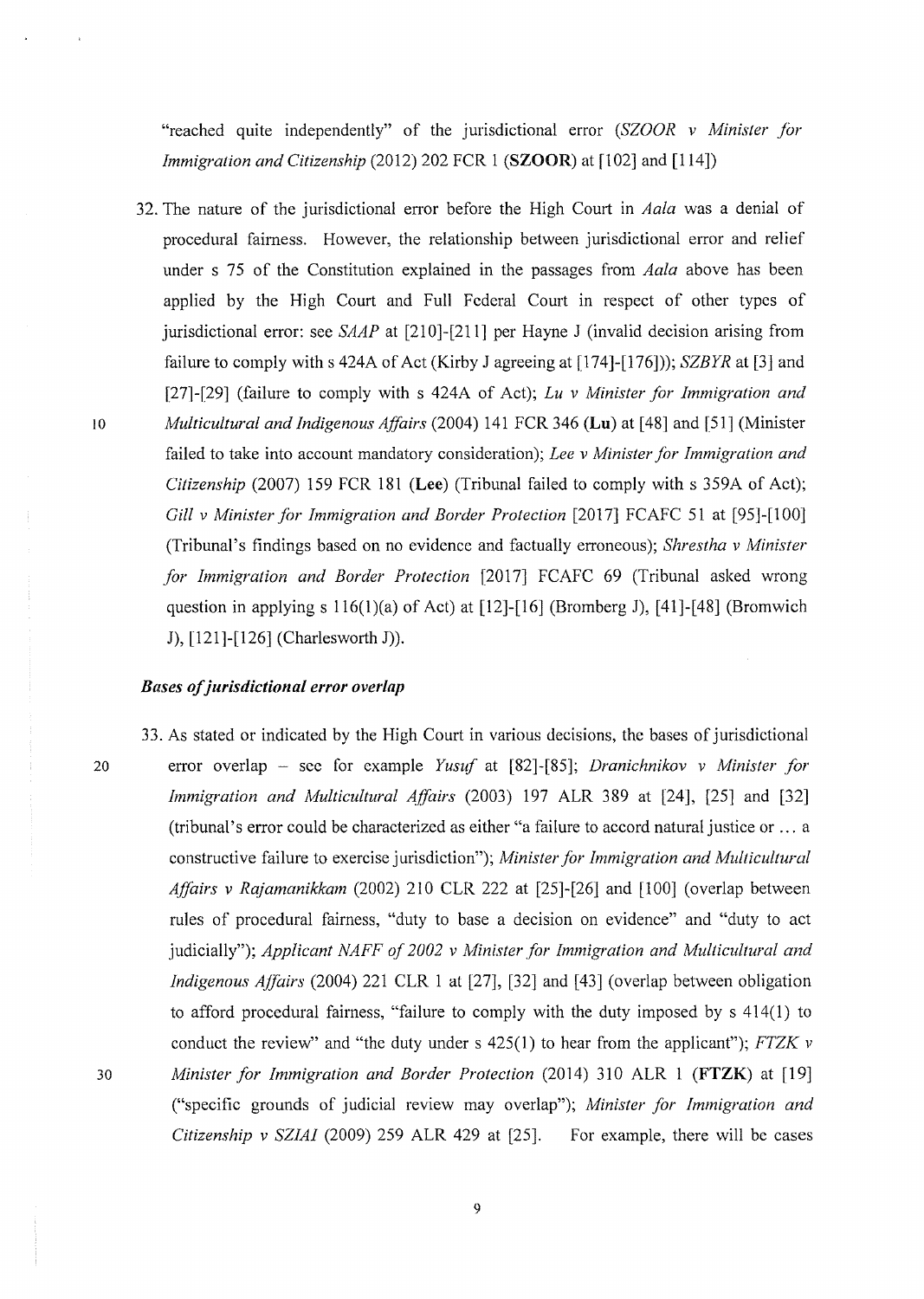where a particular error by a decision-maker under the Migration Act may be characterised as both a denial of procedural fairness and some other type of error.

34. The points in the above paragraph support a conclusion that the consequence for the validity of a decision affected by an error of the type stated in the Craig Approach should be determined by reference to the principles explained in *Aala* at [51 ]-[59].

#### *Analysis in courts below*

### Federal Circuit Court (AB \*\*)

35. In the Federal Circuit Court, the primary judge made his decision in the following way. His Honour at  $[12]$  (AB \*\*) recorded that "the question that arises first ... is whether the 10 character of the error made by the Tribunal in confining itself to compelling reasons at the time of application is properly described as a jurisdictional error". His Honour considered at [16] the Craig Approach and noted at [17] "the importance of determining whether the error affects the exercise of power in a material way". His Honour concluded at  $[22]$  (AB \*\*) that the character of the error made by the Tribunal was a jurisdictional error. His Honour at [23] commenced considering whether or not to grant relief which involves discretionary considerations. His Honour concluded at [29] that "as a matter of discretion it is appropriate to grant relief'.

## Full Federal Court – Mortimer J  $(AB **)$

36. In the Full Federal Court, Mortimer J approached the matter in two alternative ways. Her 20 Honour's first approach commenced with a consideration of whether the Tribunal committed a jurisdictional error. Her Honour observed at [56] (AB\*\*), with reference to *Plaintiff 157/2002*, that "an error that is jurisdictional in nature cannot be protected by [a privative] clause". Her Honour then considered at [58] the statutory power pursuant to which the Tribunal made its decision, being s 65 of the Act. Her Honour concluded at [59] that "if there is a miscarriage of the formation of a decision-maker's state of satisfaction about whether a criterion for the grant of a visa is met, most obviously, in one of the ways set out in Craig and Kirk, then the requisite jurisdictional precondition for an exercise of power under s 65 does not exist and the exercise of power is liable to be set aside". Her Honour at [60] described the nature of the error by the Tribunal in the present 30 matter. Her Honour at [63]-[66] considered the nature of the Tribunal's error in the context of the Craig Approach, and concluded at [66] that the Tribunal's "error was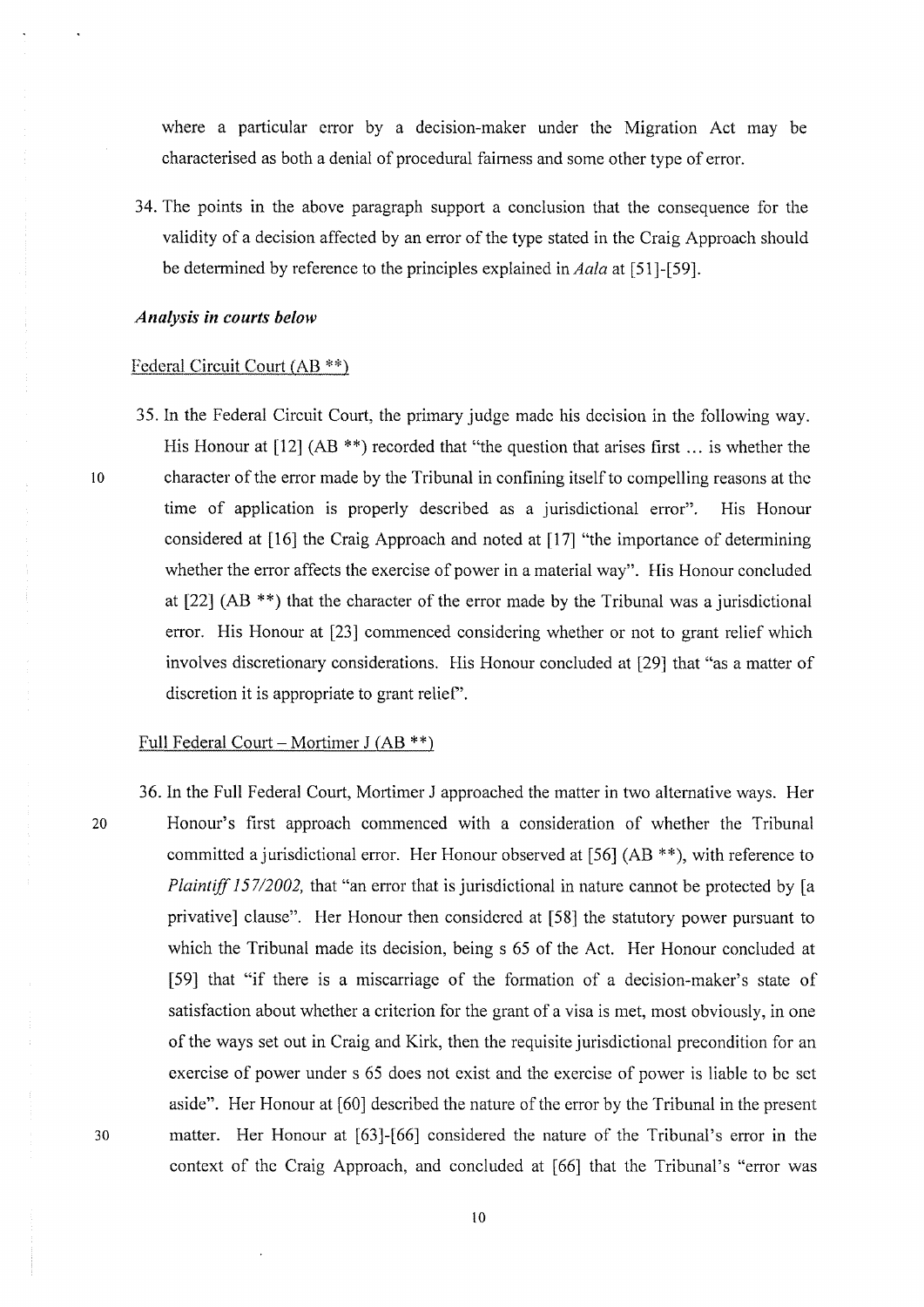jurisdictional in nature". Her Honour concluded at [70] that "the correct approach is to accept an error of this kind is jurisdictional and then to ask whether there is utility in the grant of relief to an applicant because of a second basis for the decision on review".

- 37. Her Honour's second and alternative approach, commencing at [71] (AB \*\*), responded to the Minister's submission that the Tribunal's error was not jurisdictional because it did not "affect the exercise of the Tribunal's review power". Her Honour at [71] set out an up front finding that "the error about clause  $820.211(2)(d)(ii)$  was capable of affecting the exercise of the Tribunal's power and its approach to PlC 4004". Her Honour at [72]-[77] provided detailed reasons in support of this finding, including that "the Tribunal's error 10 about clause  $820.211(2)(d)(ii)$  concerned a visa criterion with a significant discretionary element" (at [72J), there were discretionary matters associated with the criterion in PlC 4004 including "what constitutes 'appropriate' arrangements to repay a debt due to the Commonwealth" (at [72]), it was "not possible to say how taking the correct approach to 'compelling reasons' may have affected the Tribunal's approach to whether [the appellant] should be given a qualitatively different opportunity to make 'appropriate arrangements' to pay his debt to the Commonwealth" (at [72]), and "if the Tribunal might have taken a different approach to clause  $820.211(2)(d)(ii)$  it is also possible the Tribunal might have taken a different approach to the discretionary element in PlC 4004" (at [75]). Her Honour at [76] again discussed the discretionary elements associated with PlC 4004. 20 Her Honour concluded at [77] that "the two visa criteria in issue on the review ... although separate were not entirely independent of each other".
	- 38. Her Honour, after considering at [78]-[94] some authorities on which the Minister relied, turned at  $[96]$ - $[100]$  (AB \*\*) to the discretion to refuse relief where jurisdictional error is identified. Her Honour explained at [100]:

"Where on review there were two reasons for a Tribunal's conclusion that a visa should not be granted, relating to two different visa criteria, it will not always be the case that there will be utility in remitter. It will depend on the particular visa criteria in issue, the state of the evidence before the Court, and the decision-maker's reasons."

Her Honour concluded at [100] that "the Federal Circuit Court's discretion did not 30 miscarry".

39. In summary, her Honour applied the traditional approach to jurisdictional error explained in cases referred to in paragraphs 20 to 34 above. Among other matters, her Honour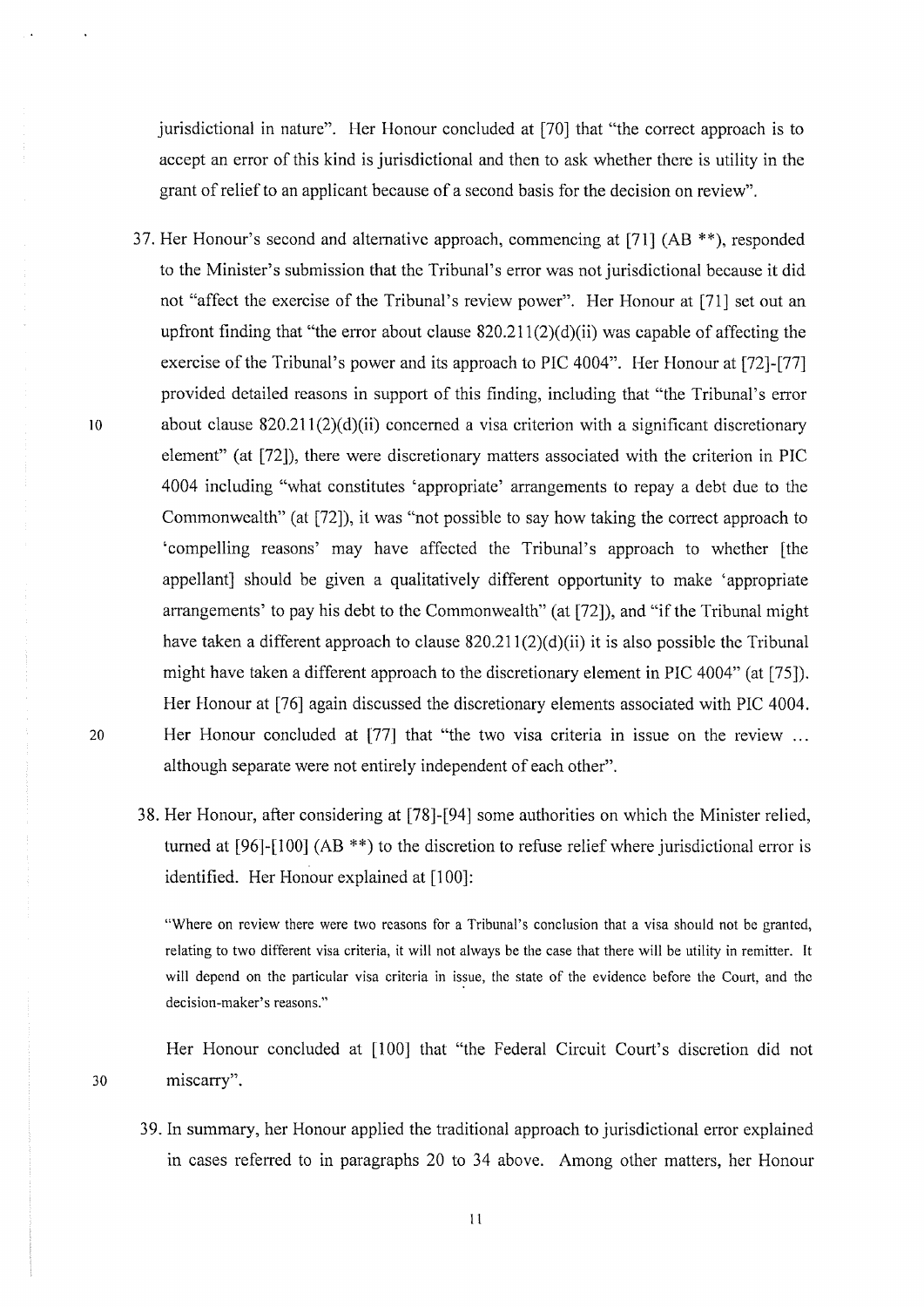considered and applied the Craig Approach (at [57]-[60]), including considering the statutory context and statutory power pursuant to which the Tribunal made its decision (at [56]-[60]), and her Honour concluded, after a careful and detailed analysis, that the Tribunal's error concerning clause 820.211 affected the Tribunal's exercise of power (at  $[71]$ - $[77]$ ).

#### Full Federal Court- the Majority  $(AB^{**})$

- 40. The Majority in the Full Federal Court accepted at [27] (AB \*\*) that the Tribunal committed a jurisdictional error "in respect of the construction and application of clause  $820.211(2)(d)(ii)$ " and at [30] that "the conclusion of the Tribunal in respect of clause 10 820.211(2)(d)(ii) was in excess of the jurisdiction or authority vested in it". Thus, all justices in the Full Federal Court (as well as the primary judge in the Federal Circuit Court) found that the Tribunal committed a jurisdictional error. However, the Majority continued that, although the Tribunal committed a jurisdictional error, "the Tribunal nevertheless retained jurisdiction or authority to determine the separate and discrete point going to Public Interest Criterion 4004": at [30]. It followed, according to the Majority, that the Tribunal had "jurisdiction or authority" to make the decision refusing to grant the appellant's visa, with the consequence that the Federal Circuit Court had no discretion to grant relief.
- 41. One matter important to the Majority's conclusion that "the Tribunal nevertheless 20 retained jurisdiction or authority" to make the decision it made was its view that the Tribunal's finding concerning the appellant's failure to satisfy PlC 4004 was "entirely separate and discrete" from its finding in respect of clause  $820.211(2)(d)(ii)$ . Thus the Majority stated at [23] that a jurisdictional error on the part of the Tribunal did not have the consequence "that the Tribunal was incapable of determining a separate and discrete point, being the conclusion expressed in respect to Public Interest Criterion 4004"; at [27] that the appellant's failure to satisfy PIC 4004 was an "entirelv separate and discrete conclusion" by the Tribunal from its conclusion in respect of clause  $820.211(2)(d)(ii)$ ; at [29] that the statutory context in which the Tribunal made its decision was one in which the findings of fact relevant to the reaching of a state of satisfaction in respect of one 30 criteria "stand separate and apart from" the findings of fact relevant to another criterion; and at [30J that, although the Tribunal's conclusion in respect of clause 820.211 involved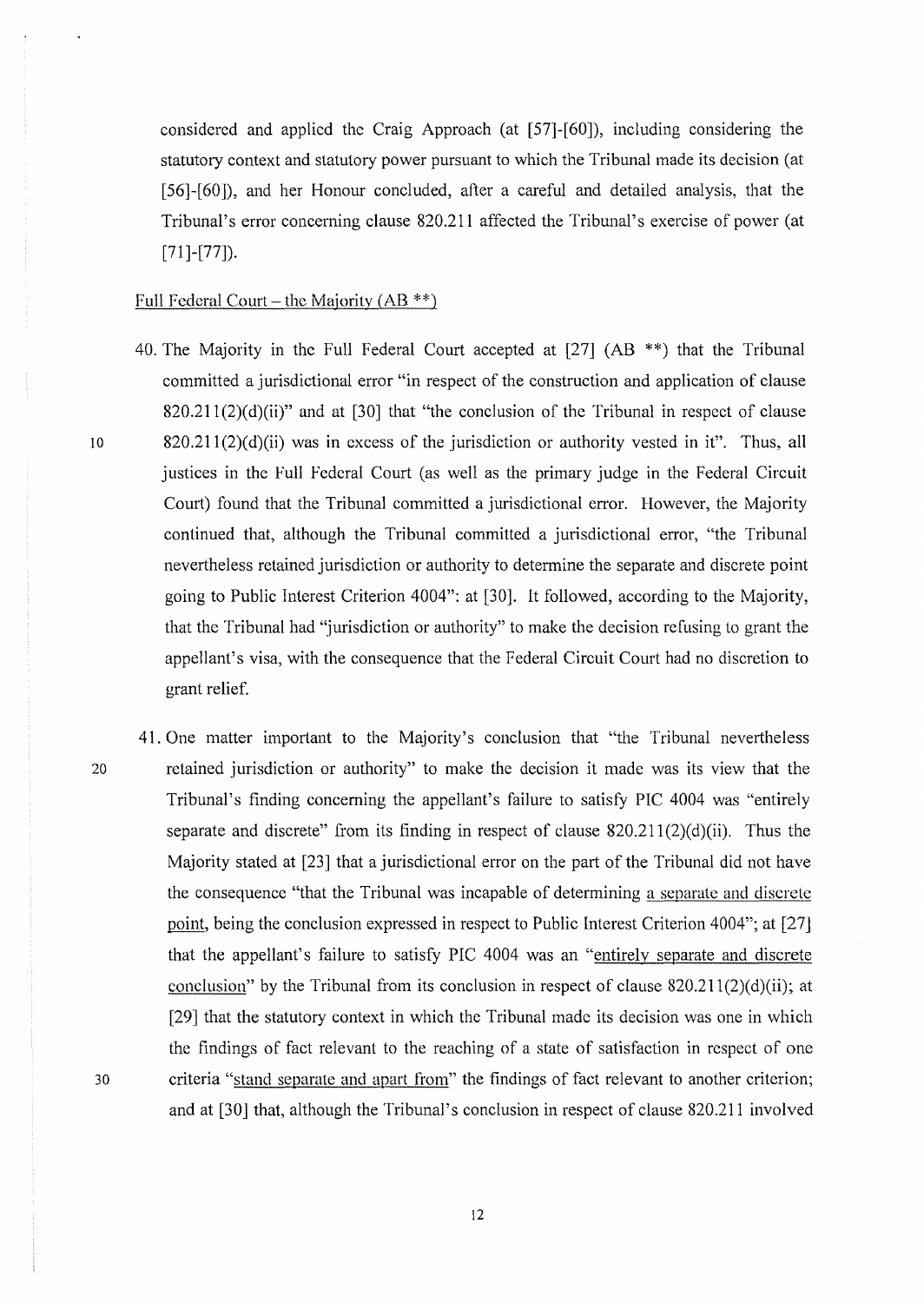jurisdictional error, "the Tribunal nevertheless retained jurisdiction or authority to determine the separate and discrete point going to Public Interest Criterion 4004".

42. A second matter important to the Majority's conclusion that "the Tribunal nevertheless retained jurisdiction or authority" to make the decision it made was the construction of s 65 of the Act. For example, the Majority stated at  $[25]$  that "section  $(65(1)(b))$  of the Migration Act ... forever remained an impediment to Mr Hossain's path of success because he did not satisfy s  $65(1)(a)(ii)$  at the time the Tribunal made its decision".

#### *Error in approach of the Majority*

- 43. There are difficulties with the Majority's approach and conclusion that, although the 1 o Tribunal committed a jurisdictional error, "the Tribunal nevertheless retained jurisdiction or authority to" make its decision refusing to grant the appellant's visa, with the consequence that the Federal Circuit Court had no discretion to grant relief. The difficulties include the following.
- 44. One difficulty is that the Majority's approach and conclusion are inconsistent with the approach to jurisdictional error in administrative decisions and its consequences explained by the High Court in decisions referred to in paragraphs 20 to 34 above. For example, the Craig Approach concludes with the statement that a jurisdictional error by an administrative tribunal "will invalidate any order or decision of the tribunal which reflects it": see paragraph<sup>\*\*</sup> above. The Tribunal's decision in the present matter reflects 20 the jurisdictional error it made in its finding concerning clause 820.211. Further, no High Court decisions refened to in paragraphs 20 to 34 above propose or suggest that, where a court finds, on an application for relief under s 75 of the Constitution, that an administrative decision is infected by jurisdictional error, the decision-maker can "retain jurisdiction or authority" to make the decision such that the court has no discretion to grant relief. Further, despite the existence of a number of Federal Court decisions involving judicial review of administrative decisions made under the Act where the decision-maker's decision is supported by alternative bases one of which is infected by jurisdictional error (referred to, for example, in the decision of Mortimer J at [68]-[69]  $(AB$ <sup>\*\*</sup>) and [78]-[94]  $(AB$ <sup>\*\*</sup>)), none of the Federal Court decisions support the 30 Majority's conclusion that an administrative decision-maker can "retain jurisdiction or authority" to make a decision infected by jurisdictional error such that the court has no discretion to grant relief. Instead, as explained by Mortimer J at [69], in some of these

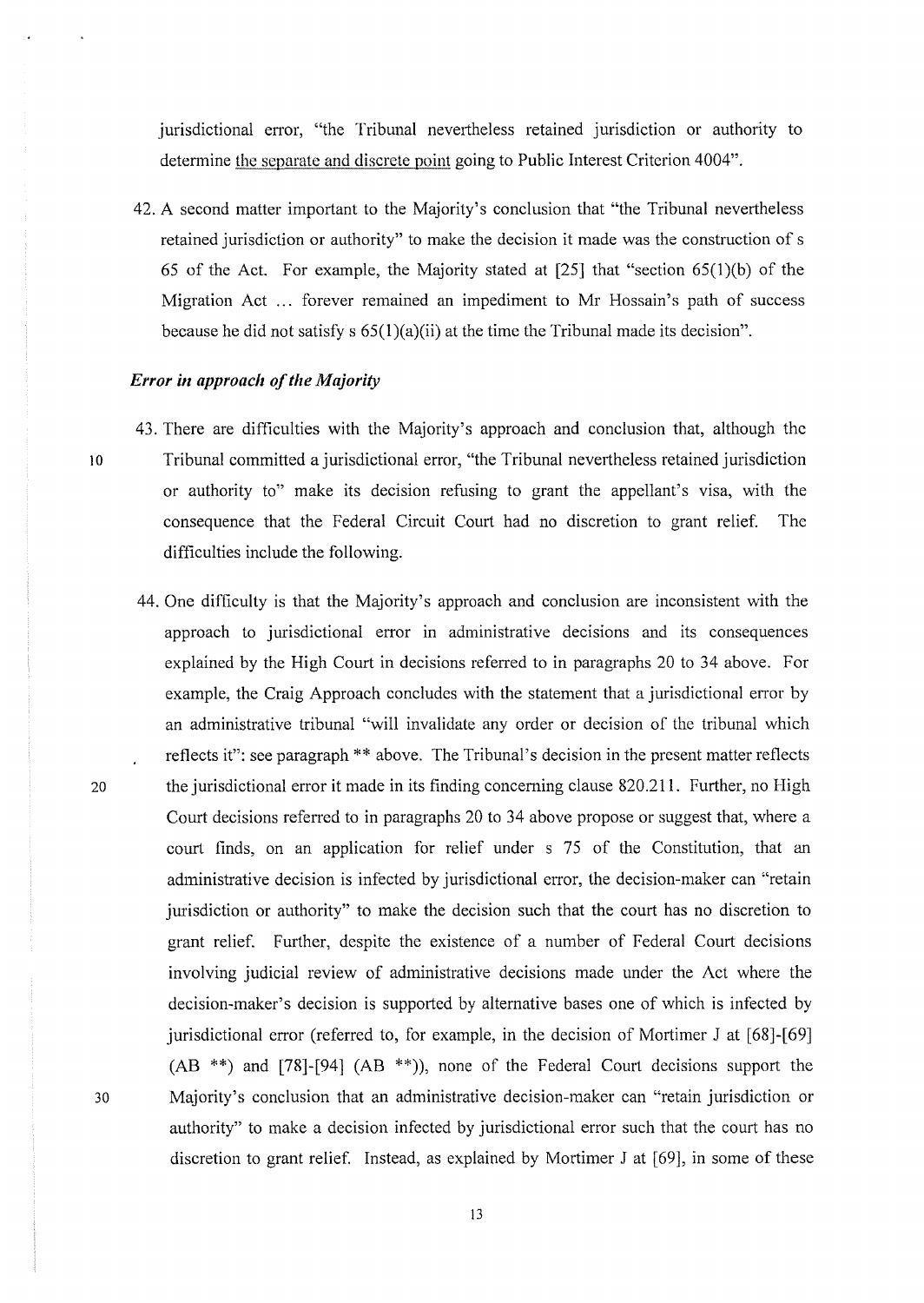cases the court found the decision-maker's error was not jurisdictional and in other cases the court found that although the decision-maker's error was jurisdictional relief should be refused on a discretionary basis.

- 45. A second difficulty with the Majority's approach and conclusion is the Majority's reliance on and emphasis of the point that the Tribunal's finding concerning the appellant's failure to satisfy PlC 4004 was "entirely separate and discrete" (at [27]) (AB \*\*) from its finding in respect of clause 820.211(2)(d)(ii). However, for reasons explained in detail by Mortimer J at [71]-[77] (AB<sup>\*\*</sup>), the Tribunal's finding concerning PlC 4004 was not in fact separate and discrete from its finding concerning clause 10 820.211.
- 46. A third difficulty with the Majority's approach and conclusion is its reliance on s 65 of the Act. According to the Majority, s 65 has the effect that, even though a decision made under s 65 is infected by jurisdictional error, the decision-maker can "retain jurisdiction or authority" to make the decision such that a court, on a judicial review application, has no discretion to grant relief. It is uncontroversial that "the consequences of a decision infected by jurisdictional error will be determined by the Act which empowers the decision": see *Ma* at [27] and other cases in paragraph 28 above. However, a statutory provision would need to be very clearly drafted to have the effect that an administrative decision-maker can "retain jurisdiction or authority" to make a decision infected by 20 jurisdictional error such that the court has no discretion to grant relief. Given the High Court's concerns explained in *Plaintiff 815712002* about the privative clause in s 474 of the Act, it is difficult to understand how s 65 of the Act can achieve what s 474 failed to achieve. The analysis of Mortimer J commenced at [56] by acknowledging that "an error that is jurisdictional in nature cannot be protected by [a privative] clause".
	- 47. Some more fundamental concerns about the approach of the Majority include the following.
- 48. First, the High Court has explained the concept of 'jurisdictional error" and the relationship between jurisdictional error, invalidity and the grant of relief in the cases referred to in paragraphs 20 to 34 above. The High Court has provided a workable 30 framework which can be applied by judges of the Federal Circuit Court and Federal Court. The approach of the Majority adds a step to the framework which is both unnecessary and complex. The step is unnecessarv because, as briefly explained by

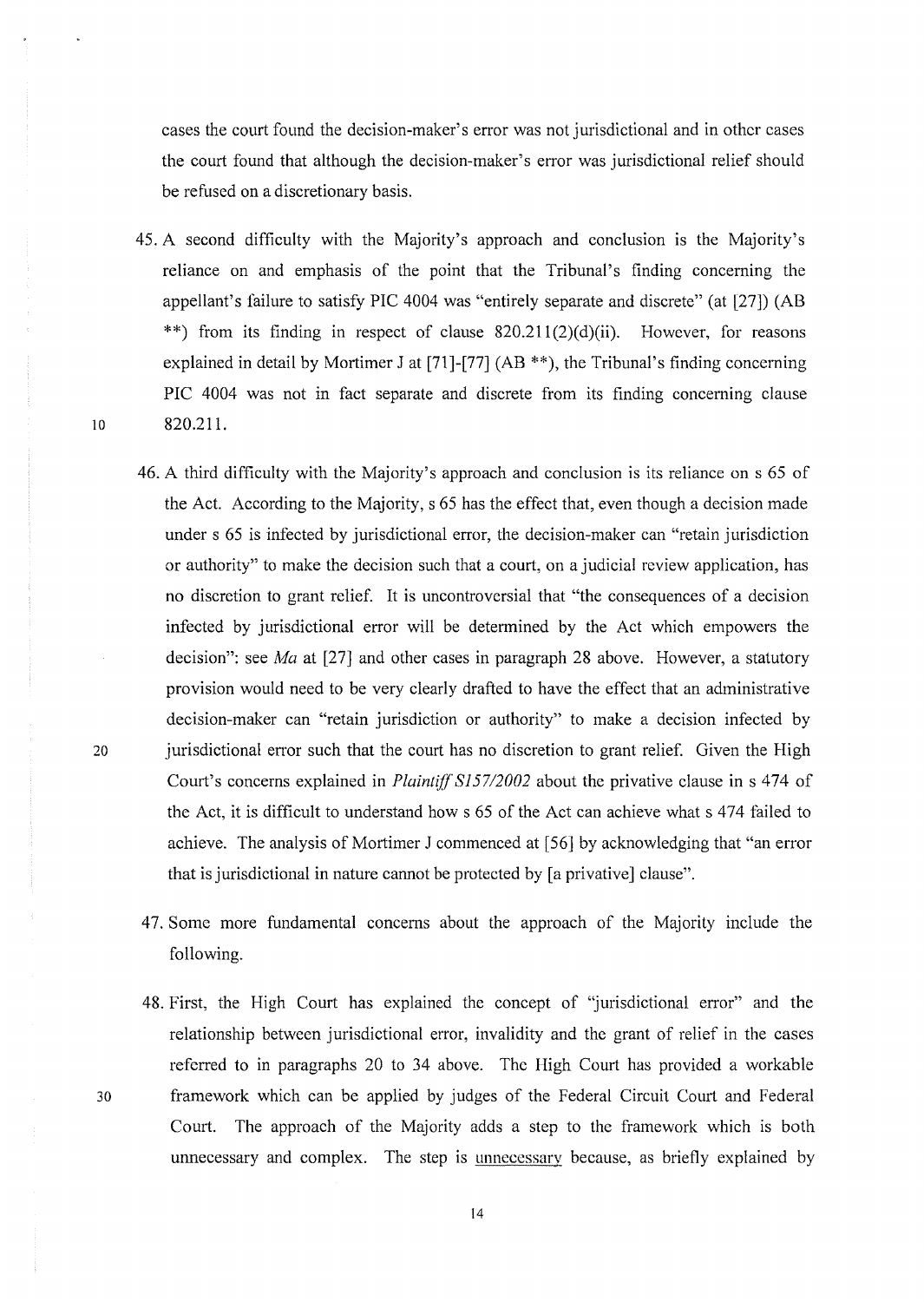Mortimer J at [100] (AB \*\*) and indicated in other cases such as *SZBYR* at [28]-[29], *WZAPN* at [72]-[79] and *SZOOR,* the existing framework satisfactorily accommodates matters where an administrative decision-maker provides two or more alternative bases for refusing to grant a visa under s 65 of the Act and one basis "stands separate and apart from" another basis. The step is complex because, whether one basis for refusing to grant a visa stands "separate and apart from" another basis involves a complex and nuanccd analysis. The analysis is likely to involve a consideration of the evidence before the decision-maker including the record of any interview, requires a consideration and analysis of the relationship between the two alternative bases, touches on the mental 10 processes of the decision-maker, and may involve a consideration of the nature of the jurisdictional error. Further, it is a question about which judicial officers may have different views, as reflected in the present decision of the Full Federal Court and in other cases such as *Minister for Immigration and Border Protection v Lesianawai* (2014) 227 FCR 562 and *Lu v Minister for Immigration and Multicultural and Indigenous Affairs*  (2004) 141 FCR 346. Further, it is a question which involves assumptions as to the point in time that a decision unaffected by jurisdictional error would be made and the information on which the decision-maker would rely in respect of such a decision. These assumptions, touched upon in the decision of Mortimer J at  $[71]$ - $[77]$  (AB \*\*), were not explored in the Majority's decision.

- 20 49. Second, as stated in the above paragraph, whether one basis for refusing to grant a visa stands "separate and apart from" another basis involves a complex and nuanced analysis in respect of which the views of judicial officers may differ. Keeping in mind that the concept of jurisdiction is functional and "is used to validate review where review is felt to be necessary" (see *Kirk* at [65]), it is preferable that this analysis applies at the stage where the court, having identified a jurisdictional error in an administrative decision, considers whether or not to grant relief as a matter of discretion. One reason this approach is preferable is because it gives greater control to the courts to decide whether, in circumstances where a decision involves jurisdictional error, it is appropriate to grant relief in light of all the circumstances of the matter.
- 30 50. Third, if the High Court upholds the Majority's approach and conclusion, s 65 of the Act will have achieved what the privative clause in s 474 of the Act failed to achieve. The High Court should give careful consideration to such a consequence.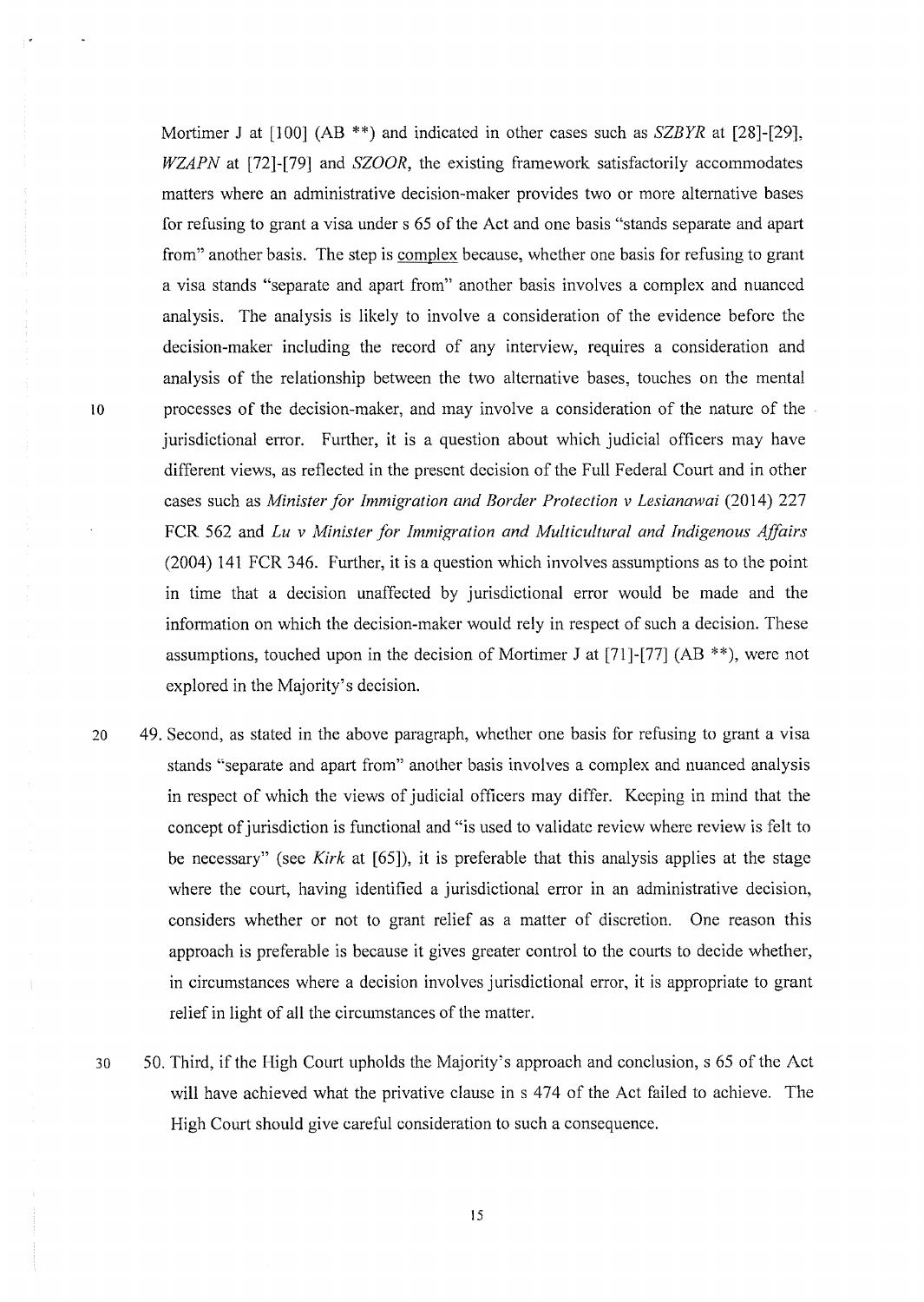## *Jurisdictional error and discretion*

51. The Majority found at [30] that, although the Tribunal committed a jurisdictional error, "the Tribunal nevertheless retained jurisdiction or authority to" make its decision refusing to grant the appellant's visa. A consequence of this approach was that Federal Circuit Court had no discretion to grant relief. If the High Court decides that this approach is erroneous and the Federal Circuit Court had a discretion to grant relief, the Minister did not challenge in the Full Federal Court the primary judge's exercise of that discretion. As recorded in the Full Court's decision at [55] and [100], the Minister "accepted on the appeal that if the Federal Circuit Court was correct to approach the matter in terms of 10 discretion and utility, there was no appealable error in the way it had done so" and "as the Minister accepted, the Federal Circuit Court's discretion did not miscarry": AB \*\*. Further, the latter statement by Mortimer J involved a positive finding by her Honour that the primary judge's discretion did not miscarry.

### *Notice of contention*

52. On 9 January 2018 the Minister filed a notice of contention. The appellant will respond to the matters raised in the notice in a reply submission.

## **Part VII- Orders sought by appellant**

- 53. The appeal is allowed.
- 54. The decision and orders of the Federal Court are set aside.
- 20 55. The first respondent is to pay the appellant's costs of the appeal in the High Court and of the proceedings in the Federal Court.

# **Part VIII - Estimate of number of hours required for presentation of appellant's oral argument**

56. The appellant estimates he will need 2 hours to present oral argument.